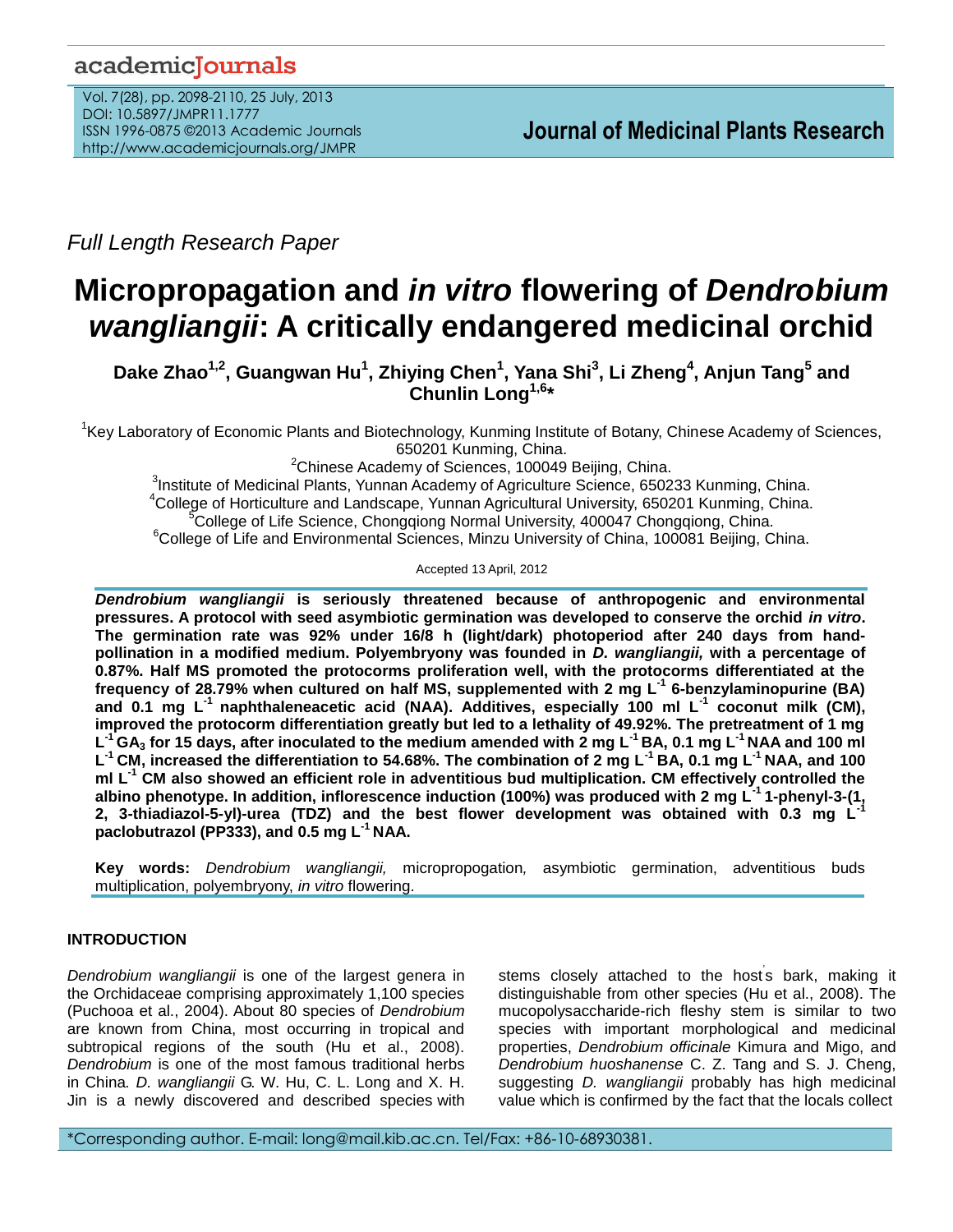it for medicinal uses. In addition, the plant possesses high ornamental value because the large and showy pink flowers are very attractive compared to the small fleshy stems.

Field surveys confirmed that *D. wangliangii* was very rare with a limited distribution area in the wild which was only less than 10 km<sup>2</sup> in the northern portion of Yunnan Province, China. According to the criterion of International Union for Conservation of Nature (IUCN), *D*. *wangliangii* should be in the category "critically endangered" (CR). With some populations adjacent to villages, the habitats available are becoming severely affected by human activities, such as collecting, grazing, and cutting down trees for baking tobacco. The largest known population was split into two by a newly built road for a hydropower station.

As a drought tolerant plant, a continuous drought from November 2009 to May 2010, along with abnormal changes in climate, caused a population decrease, and few plants were in bloom. Based on our field investigation, it is estimated that the number of wild populations will at least decrease to less than 50% in nearly 10 years, provided the impact of human activity and abnormal climate change continuously. Also, sexual reproduction is greatly inhibited when planted in the Kunming Botanical Garden because most plants died in a trial study, and only one of the surviving plants bloomed. Therefore*, ex-situ* conservation, at least in Kunming, is not suitable for sustainable protection. However, *in vitro*  conservation is an alternative method for the preservation of the extraordinarily valuable and critically endangered orchid, *D*. *wangliangii.*

Although, species conservation is achieved most effectively through the management of wild populations and natural habitats *(in situ* conservation), *ex situ*  techniques can be used to complement *in situ* methods, and in some instances, may be the only option for some species (Maunder et al., 1998; Ramsay et al., 2000). As more species face the risk of extinction, *in vitro*  techniques have been increasingly used in the conservation of threatened plants in recent years (Fay, 1992; Arditti and Krikorian, 1996; Benson et al., 2000). Sarasan et al. (2006) considered that, future conservation biotechnology research and its applications must be aimed at conserving highly threatened, mainly endemic plants from conservation hotspots. Thus, the critically endangered *D. wangliangii*, found only in one of the world hotspots of biodiversity (Myers et al., 2000), is promising for *in vitro* study.

One of the integral parts of *in vitro* conservation is to produce plants in large numbers for reintroduction into the wild (Misic et al., 2005). Some orchids from *in vitro*  culture have been successfully reintroduced into the wild including *Cypripedium calceolus* L. (Ramsay and Stewart, 1998), *Vanda spathulata* Spreng (Decruse et al., 2003), and *Anacamptis laxiflora* (Lam.) R. M. Bateman, Pridgeon and M. W. Chase (Wood and Ramsay, 2004).

Furthermore, *in vitro* culture allows for the provision of plant materials for DNA analyses, autoecological studies, and commercial uses. The intrinsic value of plant biodiversity must be recognized and its conservation prioritized.

Propagation of orchids by *in vitro* germination of seeds allows for the maintenance of higher genetic variability than other methods, which is quite useful for orchids (Ávila-Díaz et al., 2009; Sarasan et al., 2006). The purpose of this study is to investigate the factors that are relative with the seed germination, to develop a highly efficient micropropagation protocol, and to assess the effects of hormones on the *in vitro* flowering.

# **MATERIALS AND METHODS**

#### **Plant materials and culture conditions**

Green pods generated through hand-pollination were collected from a wild population in northern Yunnan Province, China (The exact locality of *D. wangliangii* is not given with the concerns that this beautiful species will be the target of illegal collection). Seed capsules were sterilized with 75% (v/v) ethanol for 45 s and then dipped into  $0.1\%$  HgCl<sub>2</sub> for 15 min, followed by a thorough rinsing in sterile distilled water. The seeds extracted from each capsule were uniformly scattered into approximately 4 to 8 containers with the volume of 500 ml.

The basal medium was half MS (Murashige and Skoog, 1962) amended with 5.6 g  $L^{-1}$  agar and 20 g  $L^{-1}$  sucrose. The pH of the medium was adjusted to 5.8 with 1N KOH or HCl. Prior to use, the medium was autoclaved for 20 min at 121°C. All other experimental media treatments are described separately. Except for the darkness treatment, other experiments were placed at light conditions under a 16/8 h (light/dark) photoperiod with light provided by 36-W coolwhite fluorescent bulbs (PHILIP TLD, 36 µmol m<sup>-2</sup> s<sup>-1</sup>/827) at 22 ±  $2^{\circ}$ C.

#### **Seed morphology and germination**

Seed capsules were collected at 180, 210, 240, and 270 days after pollination. At each collection date, seeds were placed on the basal medium N1 containing microelement, organics, inositol, and ferric salt (the same as MS), plus 3 g L<sup>-1</sup> Hyponex-1, 0.5 mg L<sup>-1</sup> NAA, and 0.5 g  $L^{-1}$  activated charcoal (AC) under the light/dark and darkness treatments. Germination was observed under a microscope (Axioskop 40; Zeiss, Gottingen, Germany) and [dissecting](http://dict.cnki.net/dict_result.aspx?searchword=%e8%a7%a3%e5%89%96%e9%95%9c&tjType=sentence&style=&t=dissecting+microscope)  [microscope](http://dict.cnki.net/dict_result.aspx?searchword=%e8%a7%a3%e5%89%96%e9%95%9c&tjType=sentence&style=&t=dissecting+microscope) (Canon A2000IS; Olympus SZX7) every 2 or 3 days. While recording, the seed morphologically changes with photography. The detailed morphology was observed with a scanning electron microscope (KYKY 1000B). The germination frequency was determined at 30 days after inoculation when green protocorms were formed.

#### **Protocorm proliferation**

To multiply rapidly, protocorms within 60 days of inoculation were transferred to new containers (90 protocorms each at least) with the following media: half MS; N1; half MS supplemented with 1 mg  $L^{-1}$ BA +  $0.1$  mg  $L^{-1}$  indole-3-acetic acid (IAA); and half MS supplemented with 0.2 mg  $L^{-1}$  PP333 + 0.5 mg  $L^{-1}$  NAA. Data relative to the multiplication was measured 90 days after inoculation into the new media.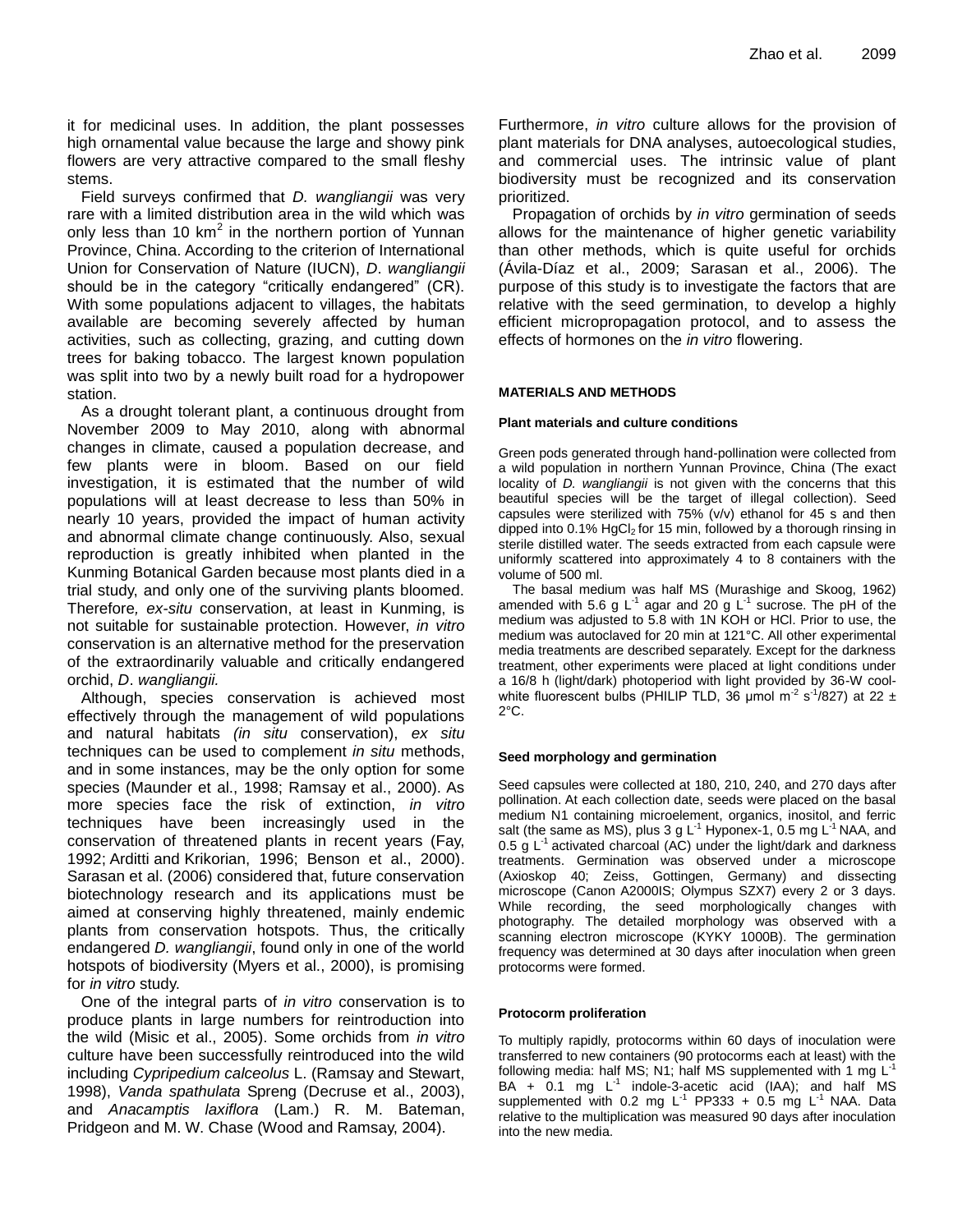#### **Shoots differentiation**

Experiments were performed for improving the shoot differentiation rate of protocorms. The protocorms that did not germinate after 70 days were transferred to half MS amended with various plant growth regulator combinations of four cytokinins [0.01, 0.05, 0.1 mg  $\tilde{L}^{-1}$  TDZ; 0.1, 1, 2, 3 mg L<sup>-1</sup> BA; 1, 2, 3 mg L<sup>-1</sup> N<sup>6</sup>-[2-Isopentenyl]adenine (2ip); and 0.1, 0.5, 1 mg  $L^{-1}$  Zeatin (ZT)] and the auxin 0, 0.1, 0.5,1 mg  $L^{-1}$  NAA. At least 90 protocorms were observed per container. Data was collected 90 days after inoculation into the new media.

#### **Effect of additives on the protocorms growth and regulation**

The protocorms with 30 or 60 days culture after seed inoculation were transferred to half MS (a minimum of 90 per container) supplemented with 20 g  $L^{-1}$  sucrose and 0.5 g  $L^{-1}$  AC, then amended with 100 g  $L^{-1}$  banana mash, 100 g  $L^{-1}$  potato mash, 100 g  $L^{-1}$  plum mash, 100 g L<sup>-1</sup> tomato mash, 100 ml L<sup>-1</sup> CM, and 4 g L<sup>-1</sup> lactalbumin hydrolysate (LH), respectively. The sources of these additives were fresh banana, potato, plum and tomato that were skinned and homogenized in a blender. CM previously produced was stored in -20°C. Data was collected from 60 days after inoculation.

#### **Effect of GA<sup>3</sup> on protocorms growth**

Protocorms with 60 days inoculation were transferred to half MS with 0, 0.1, 1 and 2 mg  $L^{-1}$  gibberellic acid (GA<sub>3</sub>) for 15 days, followed by inoculated to the 2 mg  $L^{-1}BA + 0.1$  mg  $L^{-1}NAA + 100$  ml L<sup>-1</sup> CM with data recorded 60 days after inoculation.

#### **Adventitious multiplication**

The protocorms cultured in the half MS without subculture for 120 days differentiated into shoots. These shoots were used to evaluate th[e adventitious bud proliferation](http://dict.cnki.net/dict_result.aspx?searchword=%e4%b8%8d%e5%ae%9a%e8%8a%bd%e5%a2%9e%e6%ae%96&tjType=sentence&style=&t=adventitious+bud+proliferation) in half MS supplemented with: 0.5, 1, 2 mg L<sup>-1</sup> TDZ; 0.5, 1, 2 mg L<sup>-1</sup> BA; 0.5 mg L<sup>-1</sup> BA + 0.5 mg L<sup>-1</sup> NAA; 1 mg L<sup>-1</sup> BA + 1 mg L<sup>-1</sup> NAA; half MS + 4% potato mash + 0.5 mg L<sup>-1</sup> NAA; C10 (half MS amended with 10 ml L<sup>-1</sup> CCC; 0.2 mg L<sup>-1</sup> mg L<sup>-1</sup> NAA; C10 (half MS amended with 10 ml L<sup>-1</sup> CCC; 0.2 mg L<sup>-1</sup> BA, and 0.2 mg L<sup>-1</sup> NAA); 2 mg L<sup>-1</sup> BA + 0.1 mg L<sup>-1</sup> NAA + 100 ml L<sup>-1</sup> CM; and 0.3 mg  $L^{-1}$  PP333 + 0.5 mg  $L^{-1}$  NAA. Each container consists of 30 seedlings with every six seedlings planted close together to form a small community. Data was measured after 60 days. The frequency of inflorescence induction was collected at 90 days after inoculation.

#### *In vitro* **flowering**

The protocorms cultured in the half MS without subculture for 120 days differentiated into shoots that were also used to evaluate *in vitro* flowering in half MS amended with: 0.5, 1, 2 mg L<sup>-1</sup> TDZ; 0.5, 1, 2 mg L-1 BA; 0.5 mg L-1 BA + 0.5 mg L-1 NAA; 1 mg L-1 BA + 1 mg  $L^{-1}$  NAA, C10; and 0.3 mg L<sup>-1</sup> PP333 + 0.5 mg L<sup>-1</sup> NAA. The inflorescence induction frequency was recorded 60 day after the transfer to inflorescence induction medium. The inflorescence induction frequency was recorded 60 days after the transfer to the medium. Moreover, sixty days after planting of seeds on to medium, the protocorms were transferred to the half MS supplemented with 20 g L<sup>1</sup> sucrose and 0.5 g L<sup>1</sup> AC, then amended with 100 g L<sup>1</sup> banana mash, 100 g L<sup>-1</sup> potato mash, 100 g L<sup>-1</sup> plum mash, 100 g L<sup>-1</sup><br>1 tomata mash, 100 mLL<sup>-1</sup> cocoput, milk, and 1 mg L<sup>-1</sup> CA, to tomato mash, 100 ml L<sup>-1</sup> coconut milk, and 1 mg L<sup>-1</sup> GA<sub>3</sub> to produce seedlings for another 60 days. Then the seedlings were inoculated to the C10 medium. The inflorescence induction

frequency was recorded 60 days after the transfer to C10.

#### **Rooting and acclimatization**

The roots were generated on half MS supplemented with 0.5 mg  $L^{-1}$ NAA. Two months old plantlets bearing over 3 roots were bound up by moss and then put into pots with the same rubble at the bottom. After that, the plantlets were transferred to a greenhouse with ca. 70% of shading of sunlight and the temperate  $25 \pm 2^{\circ}$ C.

#### **Data analysis**

At least five replicates of each treatment were pooled for a t-test (p < 0.05), using the program statistical analysis system (SAS Institute Inc 2000 to 2004).

# **RESULTS**

#### **Seed morphology**

The seeds of *Dendrobium* are fusiform (Swamy et al., 2007; Wang and Xiao, 2010). As in the case of *D. wangliangii,* seeds are light yellow-white and approximately 300 μm long with the embryos accounting for half of the total length (Figure 1a). The embryo is hermetically coated by a testa which retrenches sharply at two terminals of the seed, while a small part of the seeds elongate to one direction with the majority extending to both sides in identical lengths, shaping as the linear or unciform. We observed some testa rupture prior to germination while some seeds failed to develop fully. [Electron microscope scanning](http://dict.cnki.net/dict_result.aspx?searchword=%e7%94%b5%e9%95%9c%e6%89%ab%e6%8f%8f&tjType=sentence&style=&t=electron+microscope+scanning) showed the testa surface possessing line-fluent ridges or zonal salients that were densely covered with lots of large-volume floccules and small-volume phase and points structures (Figure 1b and c). Wang and Xiao (2010) indicated that the size and number of floccules differed in several of *Dendrobium,* and the floccules of section *Dendrobium* were sparse and small. Oppositely, the floccules of *D. wangliangii* belonging to section *Dendrobium* were very dense. Light ridge salients also existed in the testa valley covered with floccules, small-volume phase, and point structures as well.

# **Polyembryony**

Polyembryony with two embryos was observed. Two embryos with equal or different volume (Figure 1d and e) with a pecentage of 0.87% of the observed seeds ( $n =$ 2069). Seeds with two embryos have smaller embryos than those seeds with one embryo (less than 300 μm long). Based on the available literature, polyembryony in *Dendrobium* was first observed here.

#### **Seed germination**

As the embryo grew within the testa, the color turned from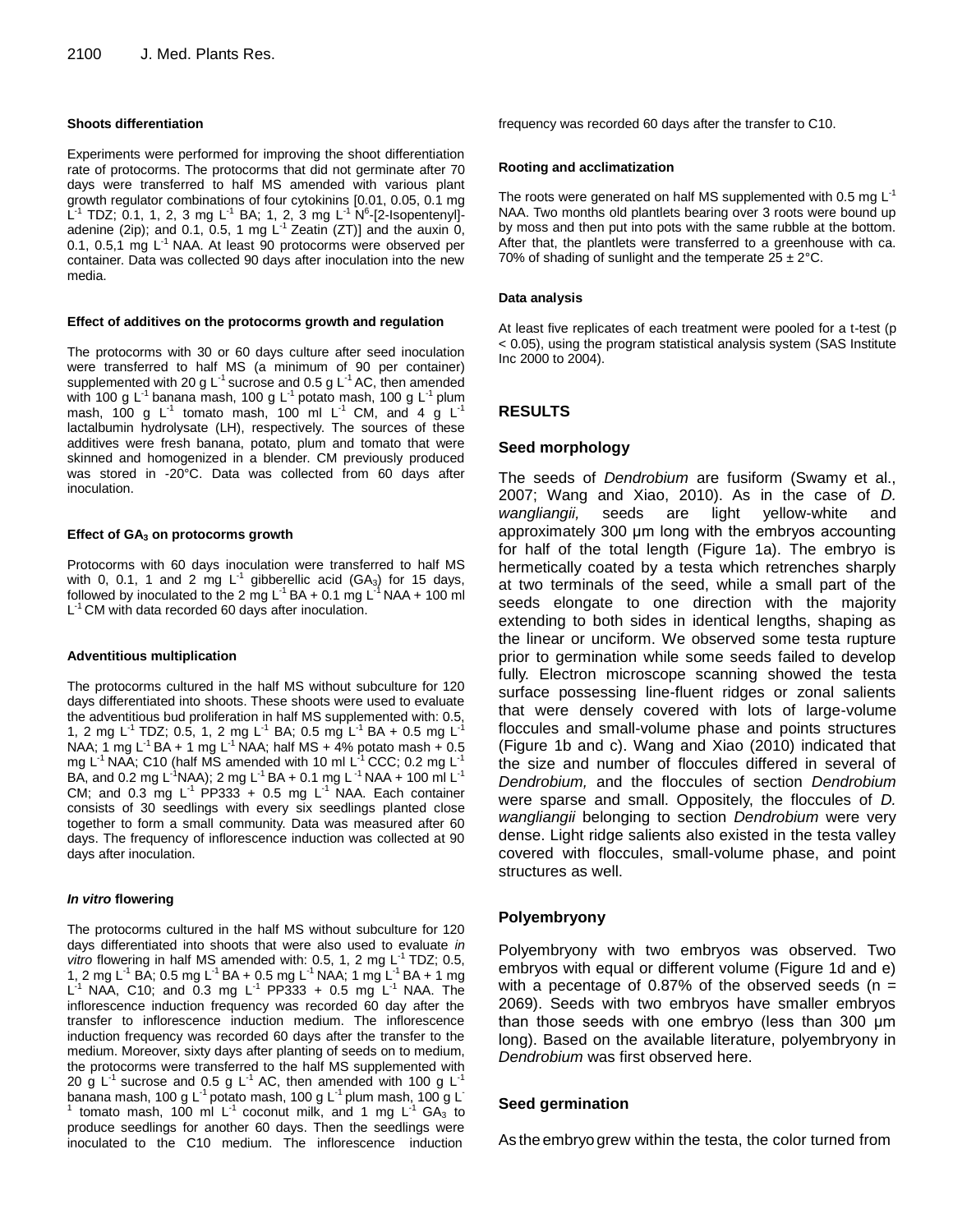

**Figure 1.** Morphology of seeds and germination stages of *D. wangliangii.* (a) Fusiform seeds (b) The seed under [electron](http://dict.cnki.net/dict_result.aspx?searchword=%e7%94%b5%e9%95%9c%e6%89%ab%e6%8f%8f&tjType=sentence&style=&t=electron+microscope+scanning)  [microscope scanning](http://dict.cnki.net/dict_result.aspx?searchword=%e7%94%b5%e9%95%9c%e6%89%ab%e6%8f%8f&tjType=sentence&style=&t=electron+microscope+scanning) (c) Floccules and small-volume phase, and points structures on the testa (d) Different volume embryos (e) Equal volume embryos (f) Rhizoids formed on the protocorm (g) The protocorm completing polarity differentiation (h) The bud generated from a protocorm under microscope (i) The bud produced from a protocorm under the dissecting microscope (j) The shoots produced. Em: Embryo. Scale bar = 100  $\mu$ m for a, b, d, e, f, g, and h; scale bar = 5 μm for c; scale bar = 500 μm for i; Scale bar =  $10<sup>4</sup>$  μm for j.

light yellow-white to yellowish green at 7 days after planting. The embryo altered its morphology from fusiform to ellipse due to the fast growth of the cells in the central portion after 9 days. The rhizoid emerged on the eleventh day (Figure 1f). As the embryo further developed, the proportion of the embryos with rhizoids increased in number and the length of rhizoids is enhanced as well. The embryo turned into spherical protocorms after 24 days, followed by a bulge generated at one end. The polarity differentiation is completed when another end is formed after 38 days (Figure 1g). Further development of the buds was recorded under the microscope (Figure 1h) and dissecting microscope (Figure 1i). Afterwards, the earliest shoots emerged after 70 days. The detachment time of testa from embryo varied greatly, with the earliest 23 days after inoculation, while the testa still adhered to the undifferentiating embryo even after 60 days. After inoculation for 30 days, the diameter of protocorms increased from 312.5 to 875.5  $\mu$ m, among which the large-volume ( $\geq 687.5$   $\mu$ m) with a spherical shape accounted for 8.16%. The small-volume  $(5.500 \mu m)$  with testa and polarity differentiation accounted for 11.32%, and the rest occupied 80.52%. The earliest differentiated buds all originated from the small-volume protocorms; therefore, we were not certain if the earliest shoot differentiation resulted from polarity differentiation directly, without experiencing a globular embryo stage.

#### **Effect of light on germination**

Light significantly promoted the germination of *D. wangliangii* up to 98.33%. With light, seeds turned green and swollen on the seventh day, while seeds under darkness remained the same and did not germinate. Under microscope observation, the embryos became brown, and had broken testa with terminated growth. The seeds previously inoculated in darkness died in continuous darkness and under the transfer to light.

#### **Effect of maturity on germination**

Seed maturity improved germination frequencies (Table 1). The seeds of 180 and 210 days after hand-pollination aggregated in bulk and clung to the fruit inner wall, showing undeveloped embryos in small-volume under the microscope. Although grown to some extent, the seeds failed to germinate in the end. On the contrary, the seeds of 240 after hand-pollination dispersed easily and germinated with the highest rate. The shoots differentiated in different times, 70 and 50 days, respectively, for the seeds of 240 and 270 days after hand-pollination. Furthermore, the bud differentiating frequency of the seeds of 240 after hand-pollination was higher than that of the seeds after 270 days from handpollination (unpublished data).

#### **Effect of hormones on the protocorms proliferation**

Half MS was beneficial to the protocorm-like bodies (PLBs) proliferation with higher frequency, vigorous growth, and less differentiation (Table 2, Figure 2a). However, PLBs differentiated into buds when the culture continued, so it was necessary to promptly subculture the PLBs before their differentiation to keep their previous condition. N1 exhibited worse effect on PLBs proliferation with a lower frequency and more shoot production. The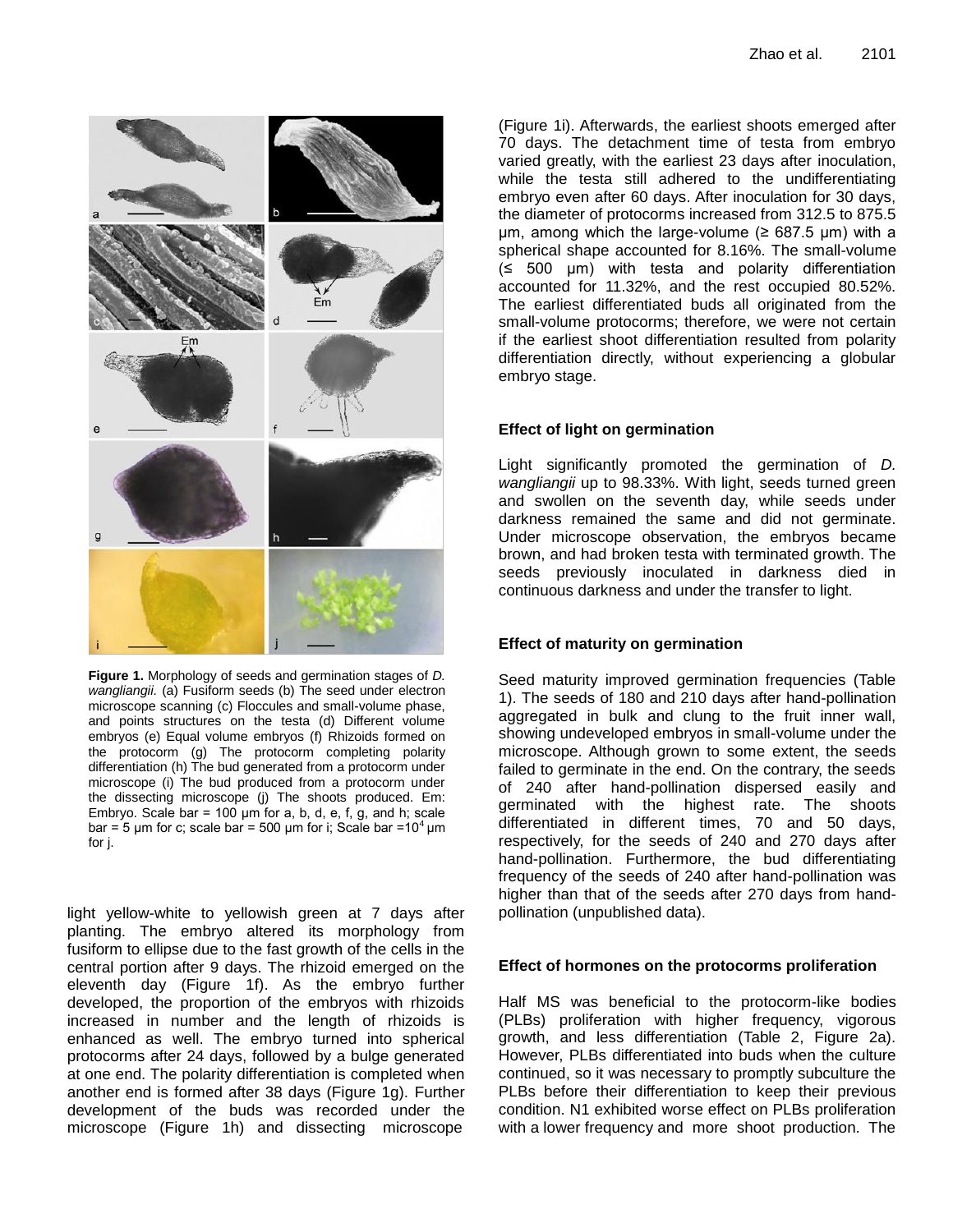| Days after pollination | <b>Seed condition</b> | Percentage of germination $\pm$ SD |
|------------------------|-----------------------|------------------------------------|
| 180                    | Bulk-like             |                                    |
| 210                    | Bulk-like             |                                    |
| 240                    | Powdery               | $91.94 \pm 1.80^a$                 |
| 270                    | Powderv               | 88.70±1.30 <sup>a</sup>            |

**Table 1.** Effect of maturity on germination.

Values followed by the same letter were not significantly different at  $p < 0.01$  by the SAS test. SD: standard deviation.

**Table 2.** Effect of hormones on the protocorms proliferation and protocorm growth status.

| Medium components (mg $L^{-1}$ ) | No. of protocorms $\pm$ SD Growth status |                                         |
|----------------------------------|------------------------------------------|-----------------------------------------|
| 1/2MS                            | $8.32 \pm 0.16^a$                        | Yellowish green, fewer differentiation  |
| N1                               | $5.44 \pm 0.19^{\circ}$                  | Yellow, white, somewhat differentiation |
| $1BA + 0.1IAA$                   | $6.48 \pm 0.11^b$                        | Light yellow, somewhat differentiation  |
| $0.3$ PP333 + 0.5 NAA            | $6.74 \pm 0.19^b$                        | More differentiation                    |

Values followed by the same letter were not significantly different at  $p < 0.01$  by the SAS test. SD: standard deviation.

influence of 1 mg  $L^{-1}$  BA + 0.1 mg  $L^{-1}$  IAA on PLBs multiplication was not so effective compared with half MS, owing to the less proliferation frequency and more differentiation.  $0.3 \text{ mg } L^{-1}$  PP333 + 0.5 mg  $L^{-1}$  NAA showed an efficient impact on differentiation but a lower frequency (Table 2).

# **Effect of hormone on shoot germination**

In view of lower shoot differentiation, the effect of the combination of cytokinin and auxin on *D. wangliangii*  protocorm shoot differentiation was investigated (Table 3). Experiments indicated different effects of the hormone combinations on protocorms differentiation. On the cytokinin aspects, TDZ had a negative effect on shoot emergence from PLBs with the highest frequency of only 9.20%, while the 2 mg  $L^{-1}BA + 0.1$  mg  $L^{-1}NAA$  exhibited the best performance with the maximum of 28.79% (Figure 1j). Furthermore, the treatment of 0.5 mg  $L^{-1} ZT$ , 2 mg L<sup>1</sup> 2-ip, and 2 mg L<sup>1</sup> BA + 0.1 mg L<sup>1</sup> NAA also displayed a higher shoot differentiation frequency of 22.05, 24.00 and 25.08%, respectively. In general, the high ratio of the combination of cytokinin to auxin promoted bud differentiation. However, as for *D. wangliangii,* only 2 mg L-1 BA + 0.1 mg L-1 NAA manifested better result than 2 mg L $^{-1}$  BA alone ( 28.79%/16.96%). 0.05 mg L<sup>-1</sup> TDZ, 2 mg L<sup>-1</sup> 2-ip, and 0.5 mg  $L^{-1}$  ZT showed a worse impact on shoot production compared to cytokinin alone. Moreover, the combination of several cytokinins did not improve the shoot differentiation (Table 3). The influence of hormone categories and dose on the protocorm volume was

different as well. 0.5 mg  $L^{-1}$  NAA and 0.01 mg  $L^{-1}$  TDZ + 0.1 mg  $L^{-1}$  NAA enhanced the diameter to 2.3 and 2.2 mm, respectively. The albino emerged in every media after transfer from the germination medium. The frequency of albino was lower than 1% in the second month but sharply increased to 87.03% in the third month. Brown protocorms were also observed in some media. All the albino protocorms nearly turned brown in the subculture to the same medium at the 90 days, but became green gradually on the medium consisting of 2 mg L<sup>-1</sup> BA + 0.1 mg L<sup>-1</sup> NAA + 100 ml L<sup>-1</sup> CM.

# **Effect of additives on shoot differentiation**

Additives remarkably promoted the brown frequency which was particularly related with seed inoculation time. The protocorms with 30 days inoculation reached a brown frequency over 90% in the media supplemented with additives and all became brown and died in LH. However, protocorms with 60 days inoculation did not display such a high brown frequency. Among all the additives, CM gave rise to the lowest brown frequency  $(49.92 \pm 1.32%)$  and possessed the highest differentiation frequency (50.08  $\pm$  1.32%). Almost all the protocorms without browning generated shoots (Table 4). In addition, additives promoted vigorous seedlings such as green and large-area leaves.

# **Effect of GA<sup>3</sup> on the protocorms browning, differentiation and multiplication**

The array to test  $GA_3$  effect on shoot differentiation was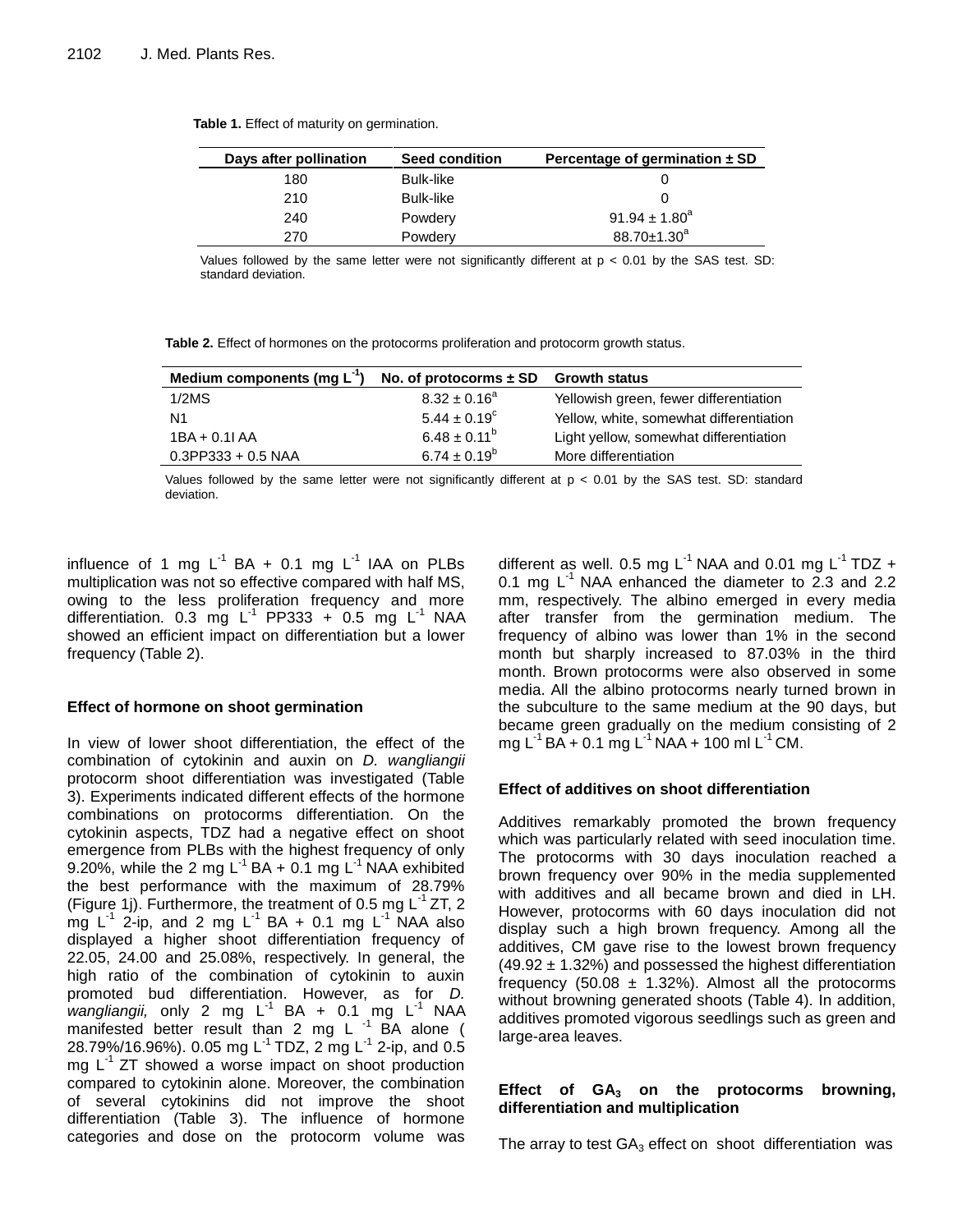

**Figure 2.** Micropropagation and *in vitro* flowering of *D. wangliangii.* (a) PLBs multiplication; (b) Adventitious buds; (c) The inflorescence emerged; (d) The flower without full development; (e) The flower only with the labellum fully developing; (f) The flower formed; (g) The wild flower; (h) Roots produced. Fl: flower bud; In: inflorescence: Po: pollinia. Scale bar = 1 cm.

conducted, as it could promote the stem elongation. Differentiation frequency is enhanced despite the presence of browning (Table 5). It is clear that  $GA_3$ increased the differentiation frequency and at the dose of 0.1 and 1 mg  $L^{-1}$  but lowered at 2 mg  $L^{-1}$ , while obviously promoting the number of shoots at the concentration of 1 and 2 mg L<sup>-1</sup>. With the synthetic action of 1 mg L<sup>-1</sup> GA<sub>3</sub>, 2 mg  $L^{-1}$  BA + 0.1 mg  $L^{-1}$  NAA, and 100 ml  $L^{-1}$  CM, the highest buds (7.32  $\pm$  0.17) per protocorm was achieved.

#### **Effect of hormones on adventitious multiplication**

2 mg L<sup>-1</sup> BA + 0.1 mg L<sup>-1</sup> NAA + 100 ml L<sup>-1</sup> CM was efficient on adventitious bud multiplication (Figure 2b), as high as  $7.71 \pm 0.42$  (Table 6). The combination also produced sturdy seedlings with healthy green leaves and buds, while recovering 90% albino buds to the green ones.

The adventitious bud multiplication frequency reached 7.63  $\pm$  0.60 on the half MS supplemented with 1 mg L<sup>-1</sup>  $BA + 1$  mg L<sup>-1</sup> NAA generating vigorous shoots. In C10, the plantlets consisted of some with vitrification, and PLBs were also observed. Seedlings with robust growth

were obtained on the medium half  $MS + 4%$  potato mash  $+$  0.5 mg L<sup>-1</sup> NAA. Half MS represented a lower effect of multiplication frequency and yellow-white, slender seedlings.

#### **Effect of hormones on inflorescences induction**

2 mg L<sup>-1</sup> TDZ was effective on inflorescence induction, up to 100% (Table 6 and Figure 2c). 0.5 mg L<sup>-1</sup> TDZ and 1 mg L<sup>-1</sup> BA showed a high frequency,  $85 \pm 8$  and 81  $\pm$ 10%, respectively. As for the pretreatment with additives or  $GA<sub>3</sub>$ , 10% potato mash had the highest inflorescence induction with 71%. However, half MS and C10 failed to induce an inflorescence. The inflorescence of *D. wangliangii* is one-flowered, borne from the upper nodes of older leafless stems in the wild. The flower is red–lilac, lip white, red–lilac distally, disc with two greenish yellow patches on either side, column and anther-cap white (Figure 2g). However, the inflorescences of the *in vitro*  seedling were generated from the apical bud. The treatment with  $0.3 \text{ mg L}^1$  PP333 + 0.5 mg L<sup>-1</sup> NAA produced usually 2 flowers per inflorescence while 2 to 8 flowers per inflorescence for 2 mg L<sup>-1</sup> TDZ was observed. However, TDZ showed bad effects, such as the harm to subsequent flower development, morphological variation and short duration of the flower that withered prior to fully blooming. Among all the treatments, the labellum, sepal, and pollinia of *D. wangliangii* flower with a diameter of 15 mm developed normally in the medium amended with 0.3 mg  $L^{-1}$  PP333 + 0.5 mg  $L^{-1}$  NAA; however, the color was somewhat different from the wild morphotype (Figure 2f). Other treatments showed large range of variations such as small volume flowers with the diameter of 1 to 2 mm (Figure 2d) or the flowers only with labellum fully developed (Figure 2e). Furthermore, we found the continuous inflorescence generated during the subculture with the 0.3 mg L<sup>-1</sup> PP333 + 0.5 mg L<sup>-1</sup> NAA, but the inflorescence did not emerge in the subculture on the medium with C10.

#### **Rooting and acclimation**

Roots developed well on the half MS supplemented with 0.5 mg  $L^{-1}$  NAA (Figure 2h). Keeping with the careful maintenance, most of the plantlets acclimatized successfully, with an average survival rate of 80%.

# **DISCUSSION**

Plants are the basis of sophisticated traditional medicine approaches that have been used for thousands of years and continue to provide mankind with new remedies and many other pharmaceutical products (Nalawade and Tsay, 2004; Teixeiraa et al., 2011) With the increase in the demand for the crude drugs, the plants are being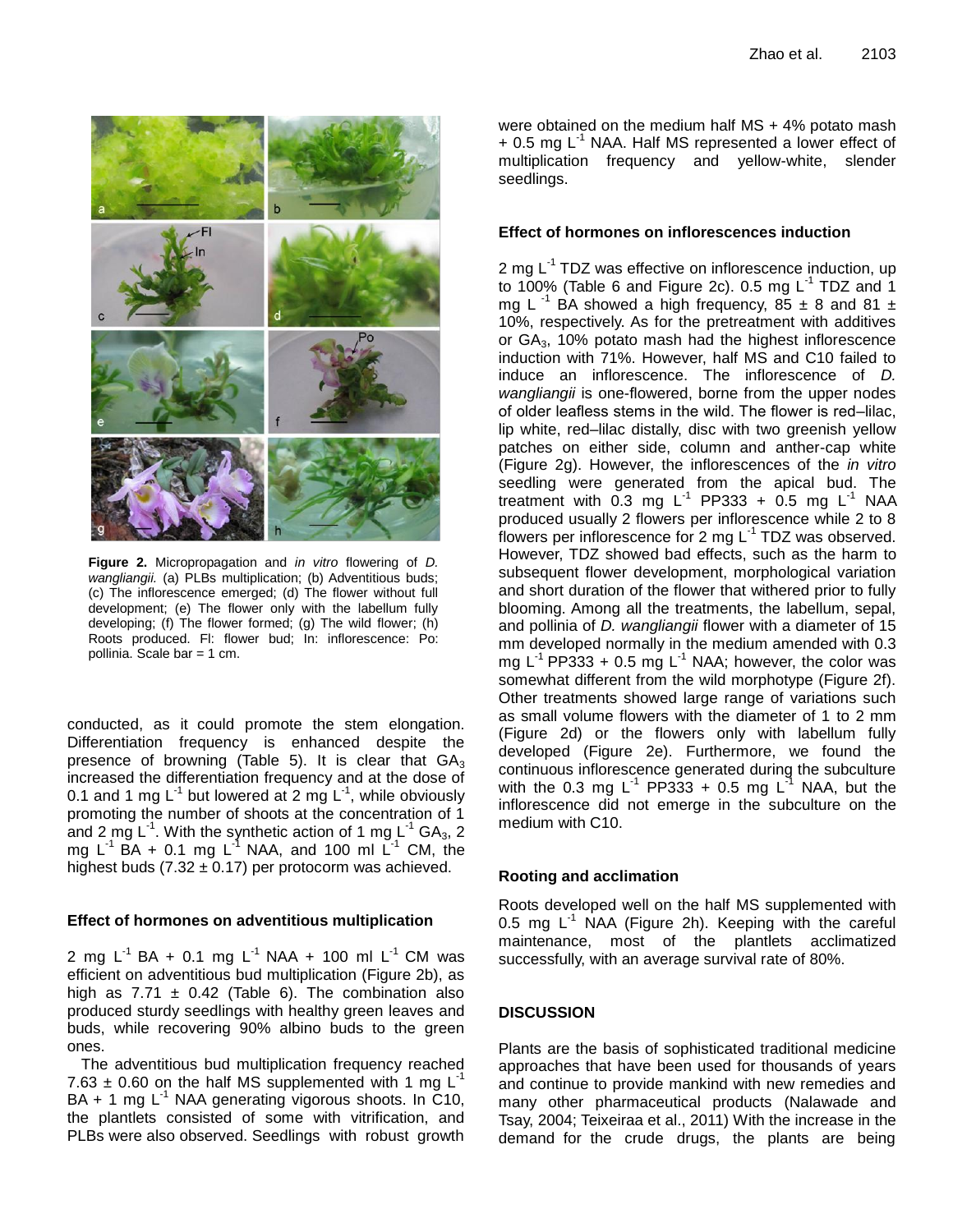| Hormones (mg $L^{-1}$ ) |                |         | <b>Diameter</b><br>Percentage of | Percentage     | Percentage of |          |           |                 |
|-------------------------|----------------|---------|----------------------------------|----------------|---------------|----------|-----------|-----------------|
| <b>TDZ</b>              | <b>BA</b>      | $2$ -ip | <b>ZT</b>                        | <b>NAA</b>     | (mm)          | browning | of albino | differentiation |
| 0.01                    | ۰              | ٠       | $\overline{\phantom{a}}$         | 0.1            | 2.2           | 10.3     | 59.22     | 9.20            |
| 0.05                    |                |         |                                  |                | 0.80          | 0        | 78.51     | 3.74            |
| 0.05                    |                | ٠       | ٠                                | 0.1            | 1.1           | 0        | 33.64     | 0.86            |
| 0.1                     |                |         | -                                | 0.1            | 2.0           | 0        | 49.36     | 8.33            |
|                         | 1              | ٠       | -                                | 0.1            | 1.6           | 0        | 76.19     | 16.40           |
|                         | 2              |         |                                  | $\blacksquare$ | 1.9           | 0        | 77.78     | 16.96           |
|                         | 2              |         | -                                | 0.1            | 1.7           | 0        | 50.70     | 28.79           |
|                         | 3              |         | -                                | 0.1            | 2.0           | 0        | 87.03     | 17.83           |
|                         | ٠              | 1       | -                                | 0.1            | 1.2           | 0        | 73.45     | 5.56            |
|                         |                | 2       |                                  |                | 1.8           | 0        | 81.71     | 24.00           |
|                         |                | 2       | $\blacksquare$                   | 0.1            | 1.5           | 0        | 77.59     | 13.79           |
|                         |                | 3       |                                  | 0.1            | 1.6           | 6.35     | 71.96     | 12.17           |
|                         |                | ٠       | 0.1                              | 0.1            | 1.1           | 0        | 69.00     | 10.00           |
|                         |                |         | 0.5                              |                | 1.8           | 0        | 68.71     | 22.05           |
|                         |                |         | 0.5                              | 0.1            | 1.2           | 0        | 80.81     | 5.05            |
|                         |                |         | 1                                | 0.1            | 1.5           | 0        | 28.28     | 14.48           |
|                         |                | 1       |                                  | 0.1            | 1.5           | 0        | 79.27     | 7.41            |
| 0.05                    |                |         |                                  | 0.1            | 1.1           | 0        | 66.67     | 9.88            |
|                         |                |         | 0.5                              | 0.1            | 1.9           | 0        | 19.63     | 16.56           |
| 0.01                    |                | 1       | 0.1                              | 0.1            | 1.3           | $\Omega$ | 50.00     | 10.00           |
|                         |                |         |                                  | 0.5            | 2.3           | 6.38     | 70.21     | 10.64           |
|                         | 0.1            |         | $\blacksquare$                   | 0.5            | 1.2           | 9.68     | 58.06     | 3.23            |
|                         | $\overline{2}$ |         |                                  | 1              | 1.8           | 9.43     | 39.62     | 25.08           |

**Table 3.** Effect of hormones on protocorm size, browning, albino and differentiation.

Values followed by the same letter were not significantly different at  $p < 0.01$  by the SAS test. SD: standard deviation.

**Table 4.** Effect of additives on lethality and shoot differentiation.

| <b>Additives</b>      | Percentage of lethality $\pm$ SD | Percentage of differentiation $\pm$ SD |
|-----------------------|----------------------------------|----------------------------------------|
| 100 g $L^{-1}$ potato | $62.15 \pm 1.49^{d*}$            | $36.85 \pm 1.32^b$                     |
| 100 g $L^{-1}$ carrot | $66.45 \pm 0.93^c$               | $31.56 \pm 1.58^{\circ}$               |
| 100 ml $L^{-1}$ CM    | $49.92 \pm 1.32^e$               | $50.08 \pm 1.32^a$                     |
| 100 g $L^{-1}$ tomato | $72.20 \pm 0.33^b$               | $19.53 \pm 1.20^d$                     |
| 4 g $L^{-1}$ LH       | $90.46 \pm 1.58^a$               | $5.34 \pm 1.15^e$                      |
|                       |                                  |                                        |

Values followed by the same letter were not significantly different at  $p < 0.01$  by the SAS test. SD: standard deviation.

Table 5. Effect of GA<sub>3</sub> on the protocorms browning, differentiation, and multiplication.

| $GA_3$ (mg $L^{-1}$ ) |                          | Percentage of browning $\pm$ SD Percentage of differentiation $\pm$ SD No. of buds per protocorm $\pm$ SD |                         |
|-----------------------|--------------------------|-----------------------------------------------------------------------------------------------------------|-------------------------|
|                       | $45.50 \pm 0.82^b$       | $51.50 \pm 1.30^{\circ}$                                                                                  | $4.64 \pm 0.05^{\circ}$ |
| 0.1                   | $42.32 \pm 0.44^{\circ}$ | $55.64 \pm 0.65^a$                                                                                        | $5.64 \pm 0.13^b$       |
|                       | $44.91 \pm 0.50^b$       | $54.68 \pm 0.12^a$                                                                                        | $7.32 \pm 0.17^a$       |
|                       | $51.78 \pm 0.62^a$       | $46.20 \pm 0.63^{\circ}$                                                                                  | $7.15 \pm 0.19^a$       |

Values followed by the same letter were not significantly different at  $p < 0.01$  by the SAS test. SD: standard deviation.

overexploited, threatening the survival of many rare species. Plant *in vitro* regeneration is a biotechnological tool that offers a potential solution to this problem (Afolayan and Adebola, 2004; Nalawade and Tsay, 2004). The use of plant cell and tissue culture methodology as a means of producing medicinal metabolites has a long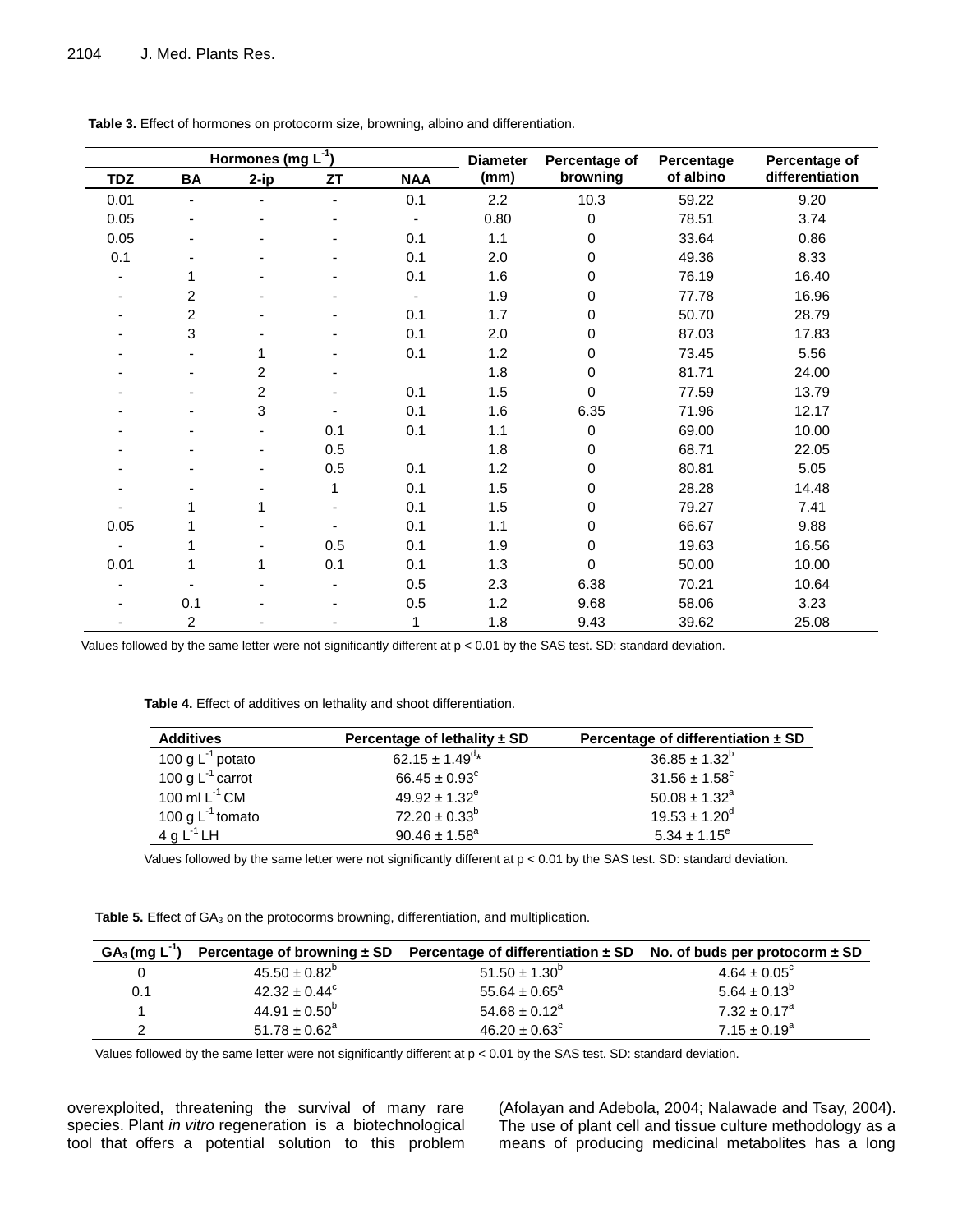**Table 6.** Effect of hormones on adventitous bud differention and inflorescences induction.

| Treatments (mg $L^{-1}$ )                  | Percentage of multiplication $\pm$ SD | Percentage of inflorescence induction $\pm$ SD |
|--------------------------------------------|---------------------------------------|------------------------------------------------|
| 2 BA + 0.1 NAA + 100 ml L <sup>-1</sup> CM | $7.71 \pm 0.42^a$                     |                                                |
| $0.5T$ DZ                                  | $4.83 \pm 0.95^{cd}$                  | $85 \pm 8^{ab}$                                |
| 1 TDZ                                      | $5.83 \pm 0.79^{bc}$                  | $57 \pm 1.8^{\circ}$                           |
| 2 TDZ                                      | $6.17 \pm 0.60^{\rm abc}$             | 100 <sup>a</sup>                               |
| 0.5 BA                                     | $6.13 \pm 1.03$ <sup>abc</sup>        | 66 <sup>d</sup>                                |
| 1 BA                                       | $4.50 \pm 0.56$ <sup>cd</sup>         | $81 \pm 10^{abc}$                              |
| 2 BA                                       | $5.57 \pm 1.09^{bcd}$                 | $7 \pm 7^d$                                    |
| $0.5$ BA + 0.5 NAA                         | $5.40 \pm 1.17^{cd}$                  | $7 \pm 7^d$                                    |
| $1BA + 1 NAA$                              | $7.63 \pm 0.60^{ab}$                  | $10 \pm 10^d$                                  |
| 40 ml $L^{-1}$ potato mash + 0.5 NAA       | $6.00 \pm 0.73^{\rm abc}$             |                                                |
| $0.3$ PP333 + 0.5 NAA                      |                                       | $15 \pm 6^d$                                   |
| C10                                        | $6.00 \pm 0.58$ <sup>abc</sup>        | 0                                              |
| 1/2MS                                      | $3.57 \pm 0.57$ <sup>d</sup>          | $\mathbf{0}$                                   |
| 100 g $L^{-1}$ carrot/C10                  |                                       | $27 \pm 13^{d}$                                |
| 100 g $L^{-1}$ potato/C10                  |                                       | $71 \pm 16^{bc}$                               |
| 100 g $L^{-1}$ tomato/C10                  |                                       | $\Omega$                                       |
| 1 $GA3/C10$                                |                                       | $19 \pm 11^d$                                  |
| 100 g $L^{-1}$ banana/C10                  |                                       | $6 \pm 6^d$                                    |

Values followed by the same letter were not significantly different at  $p < 0.01$  by the SAS test.  $-$ ; data not collected. SD: standard deviation

history (Rout et al., 2000; Verpoorte et al., 2002) and are currently being used in many medicinally valuable secondary metabolites production (Rout et al., 2000;Verpoorte et al., 2002; Guo et al., 2007; Matkowski, 2008; Shinde et al., 2010). As for the genetic stability of medicinal plants in tissue culture, Sliwinska and Thiem (2007) investigated the DNA content by flow cytometry for the seedlings and *in vitro* clones of six species which produce secondary metabolites, mainly phenolic compounds, with the exception of *Pueraria lobata*, there was no difference in genome sizes between seedlings and *in vitro* cultured plants from any species, indicative that they maintained their genetic stability during *in vitro*  culture. This confirmed the usefulness of tissue culture for production of certified plant material to obtain herbal medicines.

A number of chemical compounds produced in wild plants are synthesized and accumulated in cultured plant cells, calli, tissues or shoot cultures (Matkowski, 2008; Kuźma et al., 2009; Shinde et al., 2010; Teixeiraa et al., 2011). In some cases, full development in natural conditions is useful for producing a considerable amount of secondary products, especially if the undifferentiated cell culture is either unable to or barely accumulating antioxidant compounds. Interestingly, two species used medicinally due to their anticancer alkaloids, Catharanthus roseus and Camptotheca acuminata, produce significant amounts of anthocyanins of over 200 µg/g fresh weight in cell cultures (Filippini et al., 2003; Pasqua et al., 2005). Producing the active secondary metabolites or not, and the content in tissue culture derivatives depended on various of factors such as medium styles, hormones or culture systems (Palacio et al., 2008; Savio et al., 2011). In general, shoot cultures are useful to produce medical secondary metabolites (Kuźma et al., 2009), ellagic acids present in shoot cultures was 3 times higher than in *Rubus chamaemorus* plants (Thiem and Krawczyk, 2003), and the abietane diterpene antioxidants (carnosol and carnosic acid) were present only in shoot cultures in *Salvia officinalis* (Grzegorczyk et al., 2007) and rosemary (Caruso et al., 2000) *in vitro* cultures. In this report, we also used buds as the material to propagate *D. wangliangii*. For *Habenaria edgeworthii*, a rare Himalayan medicinal orchid, its medicinal properties are possibly due to production of secondary metabolites, including phenolic compounds and an *in vitro* method was developed for the production of phenolic compounds (Giri et al., 2012), revealing its medical properties which are persistent through *in vitro* cultures. Although, the active substances of *D. wangliangii* were not detected due to, that the plant was just reported 4 years ago, it was sure that the plant could produce its medical substances and should keep its medical properties on the basis of above evidences.

Polyembryony is a typical representative of Orchidaceae, which has attracted attention from botanists and horticulturalists in the Orchidaceae for over 100 years. Polyembryony in orchids is observed in 31 genera (Yam et al., 2002). The genus with the most species with polyembryony is *Habenaria* Willd, which includes 8 species (Yam et al., 2002). Polyembryony, however, in *D. wangliangii* with approximately 1,100 species, has never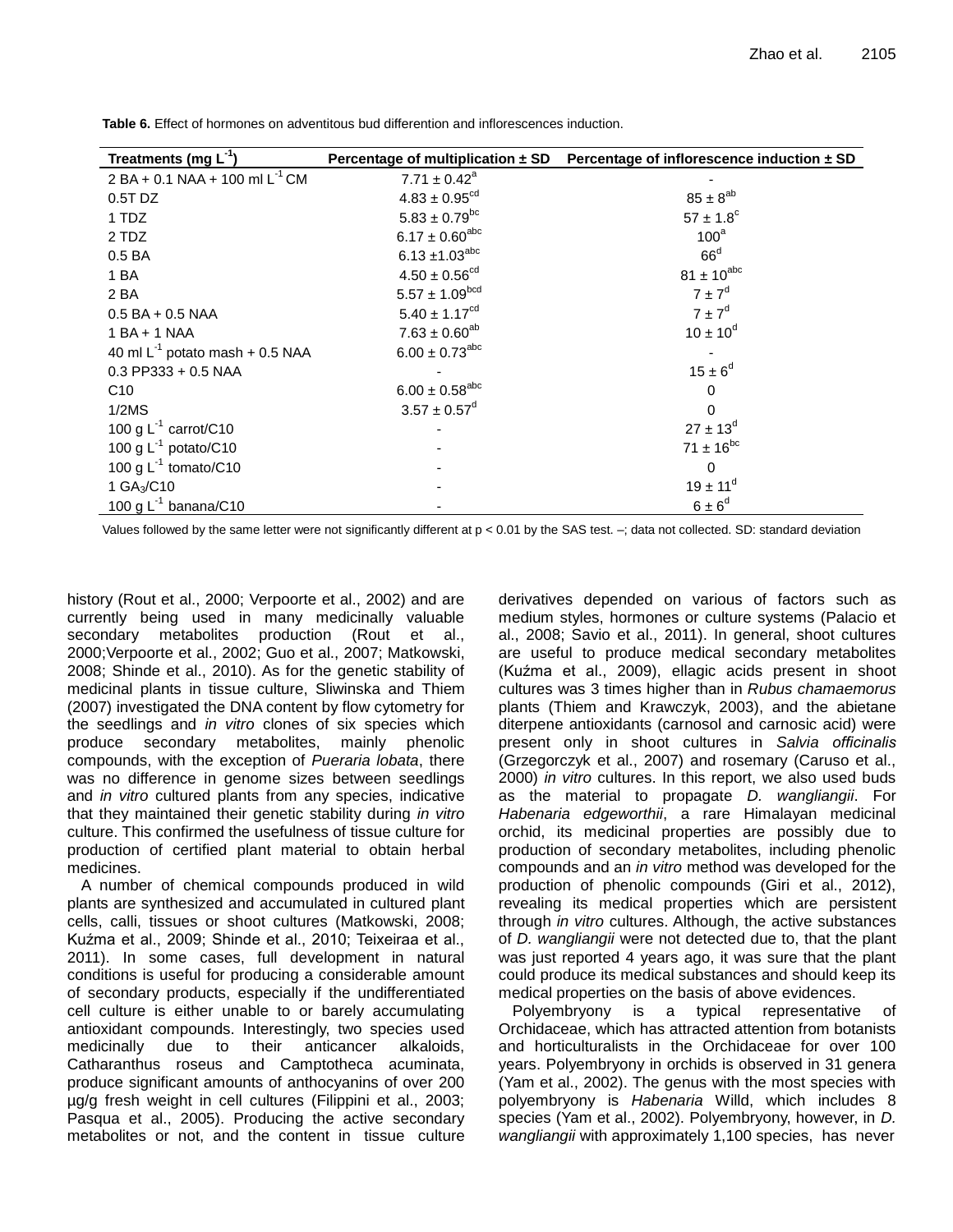been observed. With this first report of polyembryony in *D. wangliangii,* polyembryony follows two patterns of development: sexual and asexual processes taken place side by side in one seed; and cloning of either maternal or daughter organism generations (Batygina et al., 2003). The formation of polyembryony in orchids is considerably complicated. Efforts should focus on the origin of polyembryony for *D. wangliangii.* Ganeshaiah et al. (1991) indicated that polyembryony could serve as a counter-strategy by the mother against brood reduction driven by sibling rivalry. Seeds of orchids with polyembryony are genetically heterogeneous (Batygina et al., 2003). The selected types can be fixed by asexual reproduction processes common to the species, and then the plantlets from those seeds could be more flexible to the dynamic environment. Therefore, though there is rare occurrence of polyembryony in the angiosperms compared with gymnosperms, it is hard to define if polyembryony is inferior or superior to angiosperm evolution. Can the polyembryony in *D. wangliangii* be an adaptive characteristic for its habitat, a climate within a xerothermic valley? The presence of polyembryony in orchids has been mentioned in tropical species (Batygina et al., 2003), however, this feature does occur rarely in species growing in the temperate zone (Bragina, 2001). *D. wangliangii* is distributed in neither the temperate or tropical zones but in the high elevation, subtropical areas. Though, the distribution of polyembryony in orchids may correlate with diversity of orchids in the tropics, results show that the polyembryony of orchids is widespread in a broad area and not only limited in tropical zones.

We have collected nearly 300 orchids species, including 42 *Dendrobium* (over one half of Chinese wild *Dendrobium* ), that are deposited in the Southwest China Germplasm Bank of Wild Species located at the Kunming Institute of Botany, Chinese Academy of Sciences. Nearly all the *in vitro* materials of *Dendrobium* are originated from green capsules. According to our experiences, N1 medium is very efficient in seed germination of *Dendrobiums*. High germination over 90% is obtained, therefore, other factors, such as hormone additives, are not involved in the experimental design of germination rates and frequencies.

Establishment of protocols for *in vitro* culture of orchid seeds is species-specific and depends on several factors, such as capsule maturity, components of culture media, light, and temperature conditions (Wei et al., 2010). Salenda et al. (1976) published optimal harvest times for selected orchids and hybrids of many genera. In general terms, immature seeds are removed from pods, which have progressed approximately from 1/2 to 2/3 in their development from pollination to maturity. Zeng and Cheng (1996) reported promising results by culturing 120 day old capsules of *Dendrobium* but differed greatly among species: *Dendrobium candidum* Wall. ex Lindl.120 days (Shiau et al., 2005); *Dendrobium* Chao Praya Smile (a hybrid) 120 days (Hee et al., 2007); *Dendrobium* 

*tosaense* Makino 84 days (Lo et al., 2004); and *Dendrobium fimbriatum* Hook. 70 days (Sharma et al., 2005). It was believed that fully mature orchid seeds were difficult to germinate via asymbiotic germination (Lee et al., 2006). Vasudevan and van Staden (2010) reported that, seeds harvested 129 days after pollination showed a substantially greater germination on account of the presence of gaps created by cellular degeneration in the inner seed integument, highly discontinuous cuticle layer present in the inner integument, and absence of cutinisation at the suspensor region of the embryo, thus, enabling the embryo to access water and nutrition. Long et al. (2010) demonstrated that the germination frequency of *Paphiopedilum villosum* var. *densissimum* (Z. J. Liu and S. C. Chen) Z. J. Liu and X. Q. Chen was the highest when seed coat formation started about 200 days after pollination. Embryos with less than 200 days after pollination were seemingly too underdeveloped to absorb nutrients and turned brown soon after subculture. While the frequency of germination for 300 days after pollination was lower than that of 200 days after pollination and after the seed coat had already formed, possibly attenuating nutrient uptake. Nonetheless, *Dendrobium draconis* Rchb. f. achieved an efficient regeneration with fully mature seeds (Rangsayatorn et al., 2009). As the case in *D. wangliangii*, only the mature or near-mature seeds were able to germinate but not for the green seeds, suggesting the optimal harvest time for germination is not necessary during 1/2 to 2/3 maturity. Particularly for some *Dendrobium,* a higher germination rate is achieved only through mature seeds, indicating that seed coat or cuticle layer may not be highly relative to the germination capability.

The role of the photoperiod in germination of orchid seeds was reported to vary for different conditions and species. Previously, it has been documented that in many terrestrial species, light inhibits germination (Takahashi et al., 2000). Continuous dark or light conditions were inhibitory for immature seed germination in *Dendrobium fimbriatum,* and darkness prior to light condition was necessary (Sharma et al., 2005). However, continuous light favored the germination of *D. candidum* (Luo et al. 2006). In this experiment, light was necessary for *D. wangliangii*; otherwise, it would fail to germination in persistent darkness. The darkness inhibiting seed germination in other epiphyte orchids was reported previously (Luo et al., 2006). *D. wangliangii* is generally distributed in the sparse *Quercus* (Fagaceae) hurst near the mountaintop with an abundant supply of light, so the dependence on light may reflect the adaption to the special habitat to some extent. The light requirements in germination of *Laelia speciosa* (Kunth) Schltr. also might show an adaption to habitat (Ávila-Díaz et al., 2009).

Albino, despite of protocorms or seedlings, was everywhere in *D. wangliangii* culture that turned brown and eventually died when subcultured. CM was considerately efficient to deal with the albino, with the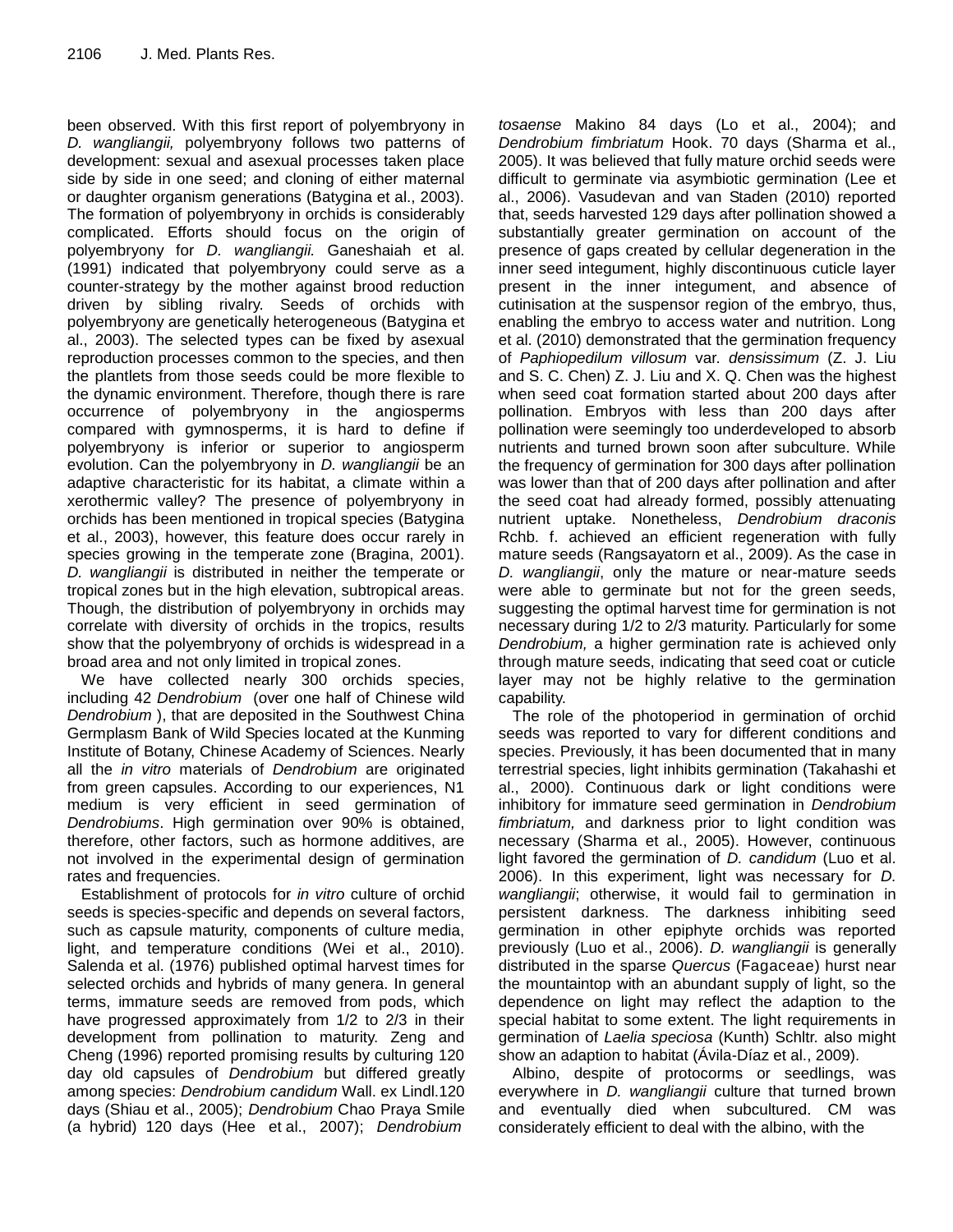albino protocorms or buds turning green progressively. For *D. huoshanense*, albinos could be obviously prevented with potato extract (Wen et al., 1999). The reason why albinos persist is complicated, involving diverse factors. Albinos emerged in each media and green pod in *D. wangliangii* but not in some *Dendrobium*, suggesting that it probably is in relation with genotype. Albino phenotype was severely numerous in medium with high dose ZT or KT in *D. huosanase* protocorms (Wen et al., 1999). Lo et al. (2004) associated the albino with capsule maturity and the style of medium in *D. tosaense*. High ratio of cytokinin(s) to auxin(s) favored adventitious shoots origination and differentiation (Sriskandarajah et al., 2006). Furthermore, the type and dose of cytokinin varies depending on the species of *Dendrobium* (Luo et al., 2009). Our study revealed that *D. wangliangii* protocorms differentiated better with 2 mg  $\text{L}^1\text{BA} + 0.1\text{mg}$ L<sup>-1</sup>NAA. Nasiruddin et al. (2003) also reported that BA was most effective in PLBs differentiation of *Dendrobium formosum,* but showed a negative effect on PLBs differentiation of *Dendrobium nobile.* Despite necessary buds producing with this experiment's hormone combinations, differentiation rate was very low, 28.79%. Shoot differentiation from PLBs was observed within 120 days after subculture to half MS, but the frequency was not over 50%. Therefore, other methods should be explored to promote bud production in *D. wangliangii*. For example, *D. huoshanense* PLBs increased buds generation with 10 g  $L^{-1}$  maltose (Luo et al., 2009), and the differentiation rate of *D. huoshanense* and *D. nobile* was improved with the treatment of polyamines (Wei et al., 2010).

Clump bud generation is an important approach in orchid micro-multiplication, controlled by the cytokinin to auxin ratio, especially the cytokinin type and concentration. BA alone or in combination with other hormones is widely used in adventitious buds multiplication, and BA with NAA is most popular in *Dendrobium* for shoot induction (Nasiruddin et al., 2003; Shiau et al., 2005; Luo et al., 2006). The present experiment confirmed that, BA displayed a positive effect on *D. wangliangii* shoot induction when combined with 0.1 mgL<sup>-1</sup> NAA + 100 ml L<sup>-1</sup> CM or with 1 mg L<sup>-1</sup> NAA. With CM enabling albino buds to turn green and stimulated more buds generating, we found the highest multiplication frequency (Table 6). BA in combination with CM promoting the proliferation rate was also reported in *Paphiopedilum* Pfitzer hybrids (Huang et al., 2001) and *Vanilla planifolia* Andrews (Kalimuthu et al., 2006). TDZ was also proved to perform well on shoot produced in some *Dendrobium*, such as *Dendrobium aphyllum* (Roxb.) C.E.C. Fisch., *Dendrobium moschatum* (Buch.- Ham.) Sw. (Nayak et al., 1997), and *Dendrobium* Second Love (Ferreira et al., 2006). As for *D. wangliangii*, TDZ and BA showed no significant difference in their highest shoot induction. TDZ is more powerful than BA in adventitious buds induction. Surprisingly, TDZ and BA

performed best with the doses of 2 and 0.5  $mgL^{-1}$ , respectively. In summary, the performance of hormones probably depends on the species, but does not necessarily relate with the concentration effect of the hormone itself.

*In vitro* flowering of *Dendrobium* has been a research focus based on the application of cross-breeding and investigation on molecular mechanism of flowering. Conventional orchid breeding is time consuming because the entire breeding cycle could take at least three to five years. *In vitro* flowering protocols could shorten the time to 5 or 6 months (Hee et al., 2007; Sim et al., 2007; Wang et al., 2009), which could be used to get an earlier assessment of certain desired characteristics of the flowers, such as identity of color, shape and size (Sim et al., 2007). Once the desired characteristics are selected, the clone could be mass propagated through tissue culture.

Flowering is a unique developmental event in plants which involves the transition of vegetative shoot apex to form either an inflorescence or a floral meristem, followed by initiation and subsequent maturation of the floral organs. Most successful *in vitro* flowering in *Dendrobium* was obtained with green pods (Wang et al., 1993; Wang et al., 1997; Sim et al., 2007), except in *[Dendrobium](http://www.tropicos.org/Name/50177050) [aurantiacum](http://www.tropicos.org/Name/50177050)* var. *denneanum* (Kerr) Z. H. Tsi with flowers generated from stems of wild plants (Guan and Shi, 2009).

*In vitro* flowering of *Dendrobium* is influenced by various hormones. BA plays an essential role in inducing inflorescence for *Dendrobium* (Hee et al., 2007; Sim et al., 2007; Tee et al., 2008; Wang et al., 2009). Plantlets grown in BA-free medium did not produce an inflorescence (Hee et al., 2007; Wang et al., 2009). In some cases, BA alone was effective for floral induction (Wang et al., 1995; Sim et al., 2007; Tee et al., 2008). Furthermore, BA played a more powerful function in flowering and in combination with other substances (Wang et al., 1997; Sim et al., 2007). Wang et al. (1997) indicated that auxin alone suppressed *D. candidum* flower formation, and Goh and Yang (1978) also demonstrated that IAA could suppress the promotive effect of BA on flowering in two *Dendrobium* hybrids. *Dendrobium denneanum* even showed no flower when supplemented BA with NAA (Guan and Shi, 2009). The same phenomenon was also observed in *D. wangliangii*  that BA combined with NAA would sharply reduce the flowering frequency. Therefore, it is noted that auxin probably will lag the flowering induction frequency depending on the *Dendrobium* species. TDZ was also used for *in vitro* flowering induction in *Dendrobium*. It showed more effective than BA and PP333 at 0.1 mg  $L^{-1}$ , but as the dose increased to 0.5 or 1 mg  $L^{-1}$ , the frequency sharply decreased instead (Wang et al., 2009). On the contrary, TDZ induced the maximum flowering frequency (100%) of *D. wangliangii* at 2 mg L<sup>-1</sup>, indicating that the effect of TDZ varied, resting with the dose and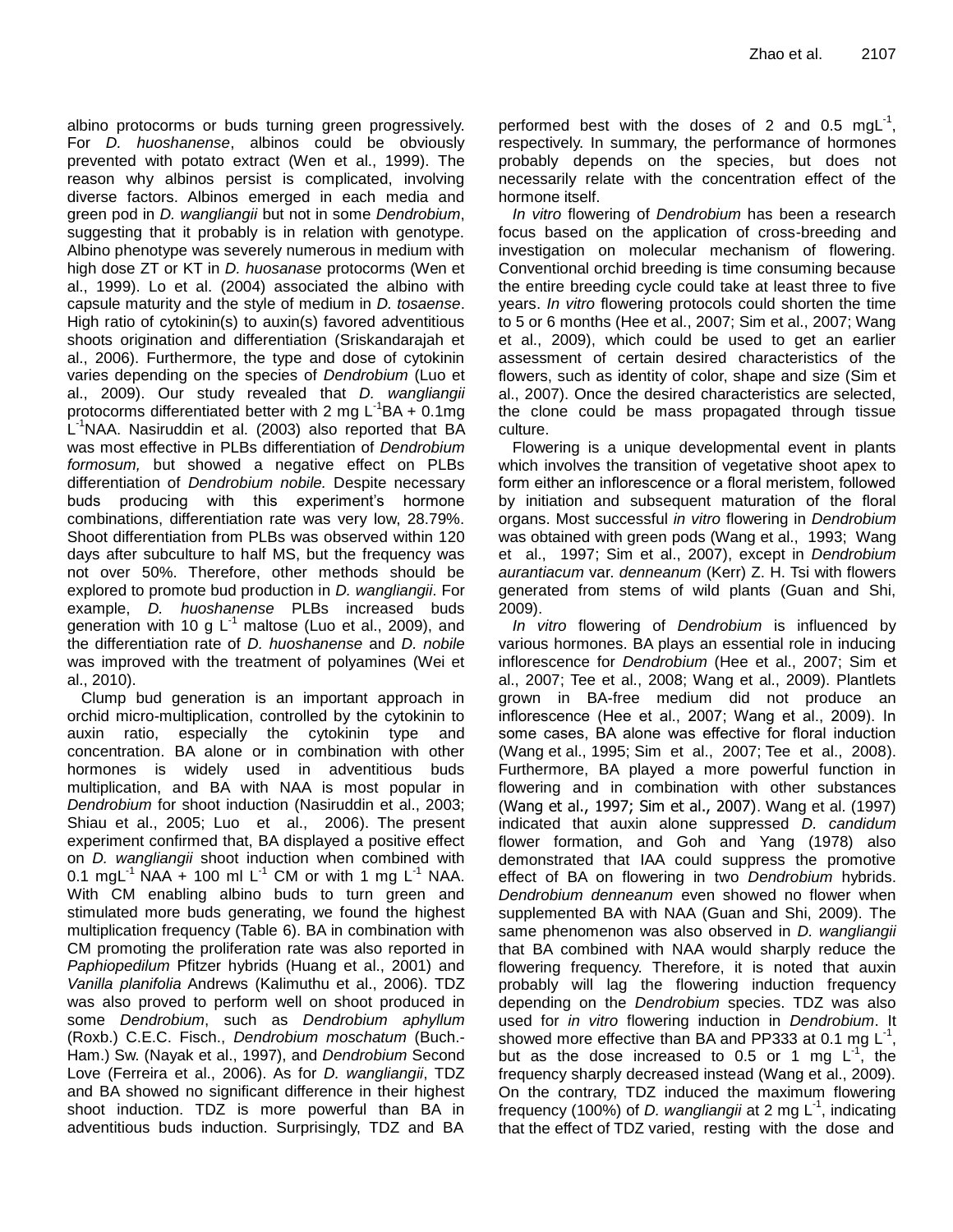the *Dendrobium* species. Growth retardant such as PP333 was also shown to promote *in vitro* flowering in *Dendrobium* (Wang et al., 2006, 2009). Duan and Yazawa (1994) held that banana, tomato, and CM were not effective for *Dendrobium in vitro* flowering as no higher flowering frequency emerged when supplied with those extracts. However, in *Dendrobium* Madame Thong-In, CM was necessary for the transition of vegetative shoot apical meristem to inflorescence meristem (Sim et al., 2007). Nadgauda et al. (1990) suggested that cytokinins might be involved in flowering perhaps with CM supplying the inositol and cytokinin oxidase inhibitors, which promoted cytokinin responses. For *D. wangliangii*, except tomato pretreatment, other natural additives was revealed to promote the inflorescence induction to some extent, and potato showed the most effective function making inflorescence induction to 71%.

Moreover, the pretreatment, mainly the transfer from a media to other media, was greatly helpful in promoting *in vitro Dendrobium* flowering (Wang et al., 1995; Wang et al., 1997; Wang et al., 2006), even reaching 100% in *D. nobile* (Wang et al., 2009). High [phosphorus](javascript:showjdsw() (P) and low nitrogen (N) content formed a higher inflorescences number compared with the half-strength MS medium without any modification of the P/N ratio for *Dendrobium* Sonia 17 (Tee et al., 2008). Duan and Yazawa (1994) studied the *in vitro* flowering in *Doriella*, *Phalaenopsis* and *Dendrobium*, and found that high N in the medium decreased or discouraged the floral buds formation. Twolayer culture was an effective protocol creatively used in the latest years, especially for promoting development of flower buds for some tropical *Dendrobium* that were unable to produce an inflorescence when cultured on Gelrite-solidified medium (Hee et al., 2007; Sim et al., 2007). Selection of morphologically normal seedlings would ensure a higher percentage of inflorescence induction from 45 to 72% (Hee et al., 2007).

Some *in vitro Dendrobium* seedlings produced lesser and smaller flowers than field grown plants (Hee et al., 2007), while some produce more flowers (Wang et al., 2006). Although, *D. wangliangii* generated smaller flowers than field plants, it produced inflorescences with more than one flower in some treatments, especially with TDZ that only grew one flower per inflorescence compared to those in the wild, suggesting that TDZ altered the biological characteristics from a single flower to an inflorescence with more than 2 flowers first reported for *Dendrobium*. Different morphologies of *in vitro Dendrobium* flowers including abnormal flowers were observed (Wang et al., 1997; Wen et al., 1999; Hee et al., 2007; Sim et al., 2007; Wang et al., 2009). Those abnormal flowers displayed variations in structure, color or size. The phenomenon also appeared in the flowering of *D. wangliangii*, especially in the size and color. Color changed a lot compared with wild flowers, and the diameter ranged from 2 to 15 mm. The emergence of abnormal flowers was in relation with some factors. Flower development of *D. nobile* was deformed under

25°C but developed fully when grown in a lower temperature regime (23°C/18°C, light/dark) for 45 days(Wang et al., 2009). Higher dose TDZ increased the rate of abnormal flowers, but PP333 enhanced the normal flowers in *Dendrobium moniliforme* (Wang et al., 2006). This was true in the *D. wangliangii* when seedlings cultured in the medium with PP333 produced flowers similar to the wild flowers to the maximum extent, while the plantlets on the medium with TDZ just generated very small flowers with light-green color. The presence of putrescine and abscisic acid (ABA) caused morphological abnormalities as well (Wang et al., 1997). Various abnormalities of *in vitro* flower buds are formed, indicating that different conditions might be required for the initiation and development of flowers (Wang et al., 2006).

# **Conclusion**

This was the first report on the polyembryony, micropropagation and *in vitro* flowering of *D. wangliangii*. Polyembryony was also first observed in *Dendrobium.* An effective method was found to rapidly propagate the critically endangered medicinal orchid with which cryopreservation of *D. wangliangii* could be realized successfully. Furthermore, *in vitro* flowering was also investigated which can provide acknowledgement with respect to breeding of *D. wangliangii* while enriching the understanding about how to induce *in vitro* flowering for *Dendrobium.* Based on the literatures in the paper, the medical properties of *D. wangliangii* will be retained during the process of *in vitro* culture.

# **ACKNOWLEDGEMENTS**

The authors thank Mrs Chunfang Li for her kind help in the experiment. Jeffrey Boutain and Dr Bo Long have critically read and edited the manuscript. This work was supported by the Key [Research Direction](http://dict.cnki.net/dict_result.aspx?searchword=%e7%a0%94%e7%a9%b6%e6%96%b9%e5%90%91&tjType=sentence&style=&t=research+direction) Project of Knowledge Innovation Program for Chinese Academy of Sciences (KSCX2-YW-Z-0925), the Yunnan Provincial Foundation of Natural Science (No. 312009CD113), Key Laboratory of Biodiversity Conservation in Southwest China, FSA (No. BC2010F10), and the Ministry of Education, China through its 985 and 111 projects (MUC 98506-01000101 and B08044).

# **ABBREVIATIONS**

**MS,** a general medium created by Murashige and Skoog for plant tissue culture; **BA,** 6-benzylaminopurine; **NAA**, naphthaleneacetic acid; **CM,** coconut milk; **TDZ,** 1 phenyl-3-(1, 2, 3-thiadiazol-5-yl)-urea; **PP333,**  paclobutrazol; **AC,** activated charcoal; **IAA,** indole-3 acetic acid; **2ip,** N<sup>6</sup>-[2-Isopentenyl]-adenine; **ZT,** zeatin; **LH,** lactalbumin hydrolysate; **GA3,** gibberellic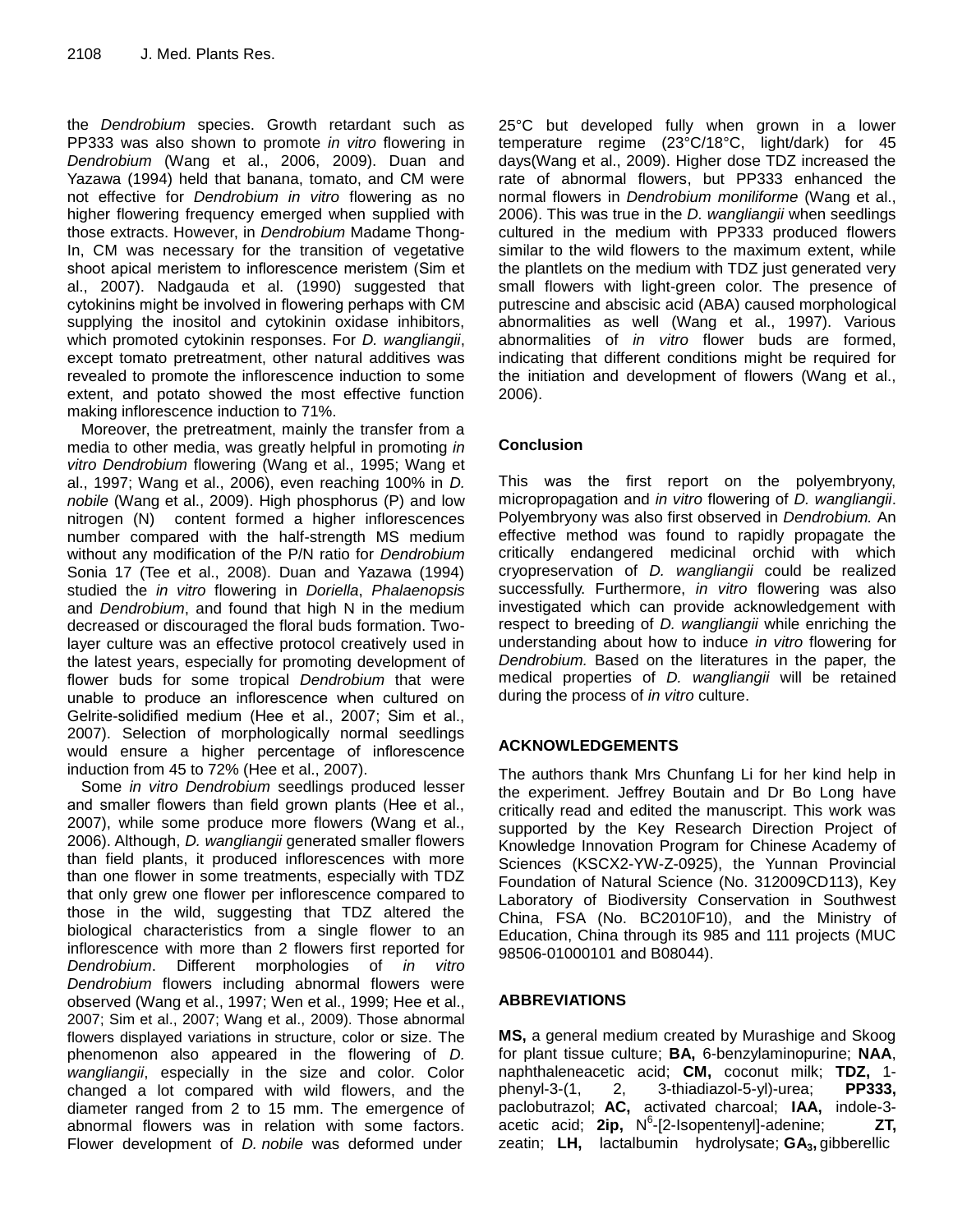acid; **CCC,** chlormequat chloride.

#### **REFERENCES**

- Afolayan AJ, Adebola PO (2004). *In vitro* propagation: A biotechnological tool capable of solving the problem of medicinal plants decimation in South Africa. Afr. J. Biotechnol. 3(12):683-687.
- Arditti J, Krikorian AD (1996). Orchid micropropagation: the path from laboratory to commercialization and an account of several unappreciated investigators. Bot. J. Linn. Soc. 122:183-241.
- Ávila-Díaz I, Oyama K, Gómez-Alonso C, Salgado-Garciglia R (2009).
- *In vitro* propagation of the endangered orchid *Laelia speciosa*. Plant Cell Tiss. Org. Cult. 99:335-343.
- Caruso JL, Callahan J, DeChant C, Jayasimhulu K, Winget GD (2000). Carnosic acid in green callus and regenerated shoots of *Rosmarinus officinalis*. Plant Cell Rep. 19:500-503.
- Batygina TB, Bragina EA, Vasilyeva E (2003). The reproductive system and germination in orchids. Acta. Biol. Cracov. ser. Bot. 45:21-34.
- Benson EE, Danaher JE, Pimbley IM, Anderson CT, Wake JE, Daley S, Adams LK (2000). *In vitro* micropropagation of *Primula scotica*: a rare Scottish plant. Biodivers Conserv. 9:711-726.
- Bragina EA (2001). Morphogenesis of ovule and seed in *Hammarbya paludosa* (L.) Kuntze (Orchidaceae). In: Abstracts of the 10th International Conference on Plant Embryology. Nitra, Slovak Republic, P. 138.
- Decruse SW, Gangaprasad A, Seeni S, Sarojini M (2003). Micropropagation and ecorestoration of *Vanda spathulata*, an exquisite orchid. Plant Cell Tiss. Org. Cult. 72:199-202.
- Duan JX, Yazawa S (1994). *In vitro* flowering of *Doriella*, *Phalaenopsis* and *Dendrobium*. In: Ichihashi N (ed) Proceedings of the Nagoya International Orchid Show. Nagoya, pp. 87-96.
- Fay MF (1992). Conservation of rare and endangered plants using *in vitro* methods. *In Vitro* Cell. Dev. Biol. Plant 28:1-4.
- Ferreira WDM, Kerbauy GB, Costa APP (2006). Micropropagation and genetic stability of a *Dendrobium* hybrid (Orchidaceae). *In Vitro* Cell. Dev. Biol. Plant 42:568-571.
- Ganeshaiah KN, Uma Shaanker R, Joshi NV (1991). Evolution of polyembryony: Consequences to the fitness of mother and offspring. J. Genet. 70:103-127.
- Giri L, Dhyani P, Rawat S, Bhatt ID, Nandi SK, Rawala RS, Pande V (2012). *In vitro* production of phenolic compounds and antioxidant activity in callus suspension cultures of *Habenaria edgeworthii*: a rare Himalayan medicinal orchid. Ind. Crop Prod. 39:1-6.
- Goh CJ, Yang AL (1978). Effects of growth regulators and decapitation on flowering of *Dendrobium* orchid hybrids. Plant Sci. Lett. 12:287- 292.
- Grzegorczyk I, Matkowski A, Wysokińska H (2007). Antioxidant activity of extracts from *in vitro* cultures of *Salvia officinalis* L. Food Chem. 104:536-541.
- Guan P, Shi JM (2009). Tissue Culture of Stem Segment and Induction of Floral Buds of *Dendrobium denndanum*. Lishizhen. Med. Mater. Med. Res. 20:205-206.
- Guo B, Gao M, Liu CZ (2007). *In vitro* propagation of an endangered medicinal plant *Saussurea involucrate* Kar. Et Kir. Plant Cell Rep. 26:261-265.
- Hee KH, Loh CS, Yeoh HH (2007). Early *in vitro* flowering and seed production in culture in *Dendrobium* Chao Praya Smile (Orchidaceae). Plant Cell Rep. 26:2055-2062.
- Hu GW, Long CL, Jin XH (2008). *Dendrobium wangliangii* (Orchidaceae), a new species belonging to section *Dendrobium* from Yunnan, China. Bot. J. Linn. Soc. 157:217-221.
- Huang LC, Lin CJ, Kuo CI, Huang BL, Murashige T (2001). *Paphiopedilum* cloning *in vitro*. Sci. Hortic (Amst). 91:111-121.
- Kalimuthu K, Senthilkumar R, Murugalatha N (2006). Regeneration and mass multiplication of *Vanilla planifolia* Andr. –a tropical orchid. Curr. Sci. 91:1401-1403.
- Kuźma Ł, Kalemba D, Różalski M, Różalska B, Więckowska-Szakiel M, Krajewska U, Wysokińska H (2009). Chemical composition and biological activities of essential oil from *Salvia sclarea* plants regenerated *in vitro*. Molecules 14:1438-1447.
- Lee YI, Yeung EC, Lee N, Chung MC (2006). Embryo development in the lady's slipper orchid, *Paphiopedilum delenatii*, with emphasis on the ultrastructure of the suspensor. Ann. Bot (Lond). 98:1311-1319.
- Lo SF, Nalawade SM, Kuo CL, Chen CL, Tsay HS (2004). Asymbiotic germination of immature seeds, plantlet development and ex vitro establishment of plants of *Dendrobium tosaense* Makino-A medicinally improrant orchid. *In Vitro* Cell. Dev. Biol. Plant 40:528- 535.
- Long B, Niemiera AX, Cheng ZY, Long CL (2010). *In vitro* propagation of four threatened *Paphiopedilum* species (Orchidaceae). Plant Cell Tiss. Org. Cult. 101:151-162.
- Luo JF, Cheng ZY, Long CL (2006). Studies on the rapid propagation and *in vitro* storage of *Dendrobium candidum*. Guihaia. 26:69-73.
- Luo JP, Wawrosch C, Kopp B (2009). Enhanced micropropagation of *Dendrobium huoshanense* CZ Tang et SJ Cheng through protocormlike bodies: The effects of cytokinins, carbohydrate sources and cold pretreatment. Sci. Hortic. (Amst). 123:258-262.
- Matkowski A (2008). Plant *in vitro* culture for the production of antioxidants-A review. Biotechnol. Adv. 26:548-560.
- Maunder M, Higgens S, Culham A (1998). Neither common nor garden: the garden as a refuge for threatened plant species. Curtis's Bot. Mag. 15:124-132.
- Misic DM, Ghalawenji NA, Grubisic DV, Konjevic RM (2005). Micropropagation and reintroduction of *Nepeta rtanjensis*, an endemic and critically endangered perennial of Serbia. Phyton 45:9- 20.
- Murashige T, Skoog F (1962). A revised medium for rapid growth and bio assays with tobacco tissue cultures. Physiol. Plantarum. 15:473- 497.
- Myers N, Mittermeier RA, Mittermeier CG, da Fonseca GAB, Kent J (2000). Biodiversity hotspots for conservation priorities. Nature 403:853-858.
- Nadgauda RS, Parasharami VA, Mascarenhas AF (1990). Precocious flowering and seeding behaviour in tissue-cultured bamboos. Nature 344:335-336.
- Nalawade SM, Tsay HS (2004). *In vitro* propagation of some important Chinese medicinal plants and their sustainable usage. *In Vitro* Cell. Dev. Biol. Plant 40:143-154.
- Nasiruddin KM, Begum R, Yasmin S (2003). Protocorm like bodies and plantlet regeneration from *Dendrobium formosum* leaf callus. Asian J. Plant Sci. 2:955-957.
- Nayak NR, Rath SP, Patnaik S (1997). *In vitro* propagation of three epiphytic orchids, *Cymbidium aloifolium* (L.) SW., *Dendrobium aphyllum* (Roxb.) Fisch. and *Dendrobium moschatum* (Buch.-Ham.) SW. through thidiazuron-induced high frequency shoot proliferation. Sci. Hortic (Amst). 71:243-250.
- Palacio L, Baeza MC, Canter JJ, Cusidó R, Goleniowski ME (2008). *In vitro* propagation of "Jarilla" (*Larrea divaricata* CAV.) and secondary metabolite production. Biol. Pharm. Bull. 31(12):2321-2325.
- Puchooa D (2004). Comparison of different culture media for the *in vitro*  culture of *Dendrobium* (Orchidaceae). Int. J. Agric. Biol. 6:884-888.
- Ramsay MM, Jackson AD, Porley RD (2000). A pilot study for the *ex situ* conservation of UK bryophytes. In: BGCI (ed) EuroGard 2000–II European Botanic Gardens Congress. Canary Islands, Spain, pp. 52- 57.
- Ramsay MM, Stewart J (1998). Reestablishment of the lady's slipper orchid (*Cypripedium calceolus* L.) in Britain. Bot. J. Linn. Soc. 126:173-181.
- Rangsayatorn N (2009). Micropropagation of *Dendrobium draconis* Rchb. f. from thin cross-section culture. Sci. Hortic. (Amst) 122:662- 665.
- Rout GR, Samantaray S, Das P (2000) *In vitro* manipulation and propagation of medicinal plants. Biotechnol. Adv. 18:91-120.
- Salenda RP (1976). Harvesting time of orchid seed capsule for the green pod culture process. Am. Orchid. Soc. Bull. 45 305-309.
- Sarasan V, Cripps R, Ramsay MM, Atherton C, McMichen M, Prendergast G, Rowntree JK (2006). Conservation *in vitro* of threatened plants-progress in the past decade. *In Vitro* Cell. Dev. Biol. Plant 42:206-214.
- SAS Institute Inc (2000-2004). SAS 9.1.3 Help and Documentation, Cary, NC: SAS Institute Inc.
- Savio LEB, Astarita LV, Santarém ER (2011). Secondary metabolism in